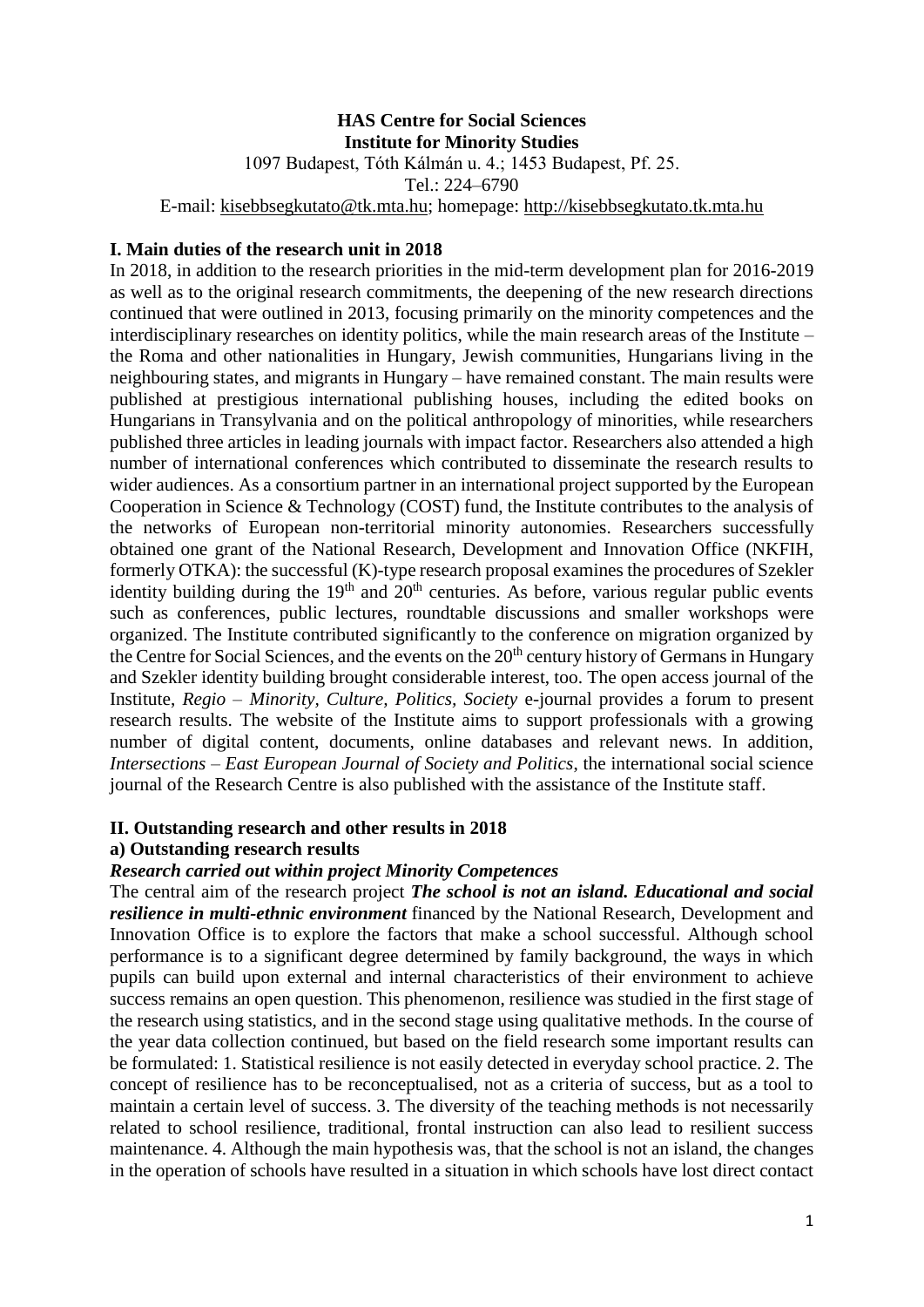with the local municipality and the community and therefore function indeed as an island. 5. School segregation is strong, and the phenomenon of white flight was strengthened by the increase in the proportion of church-run schools.

The analyses based on the survey data collected in the project *Genezys 2015 on youth in the Carpathian basin* continued. After the publication of a comprehensive volume in 2017, the aim is to publish a second volume, which focuses on dual citizenship, migration, prejudices, media consumption, language use, cultural patterns and consumption, economy and ethnicity.

As part of the research project *Social mobility and ethnicity: trajectories, outcomes, and the hidden costs of educational mobility* financed by the National Research, Development and Innovation Office, the databases of Tárki-Educatio Career survey, and the programmes and non-profit institutions fostering the social mobility of disadvantaged persons, especially Roma by means of education, were analysed. In two of such institutions participatory observation and interviewing was started.

The project entitled '*The Institutionalization of Ethnic Economy among Hungarians in Romania and Slovakia*' is supported by the National Research, Development and Innovation Office. In 2018 the research examined the informal economic relations and common pool resource management practices in six multi-ethnic rural regions in Romania (4) and Slovakia (2). Case-study methods were used, involving participant observation, interviews and focus groups with local community leaders, managers of common pool resource organizations and entrepreneurs.

The "*Diversity and welfare in Transylvania*" project is funded by the Bolyai Scholarship of the Hungarian Academy of Sciences. During the first year the project examined the relationship between ethno-linguistic diversity and economic well-being in Transylvania, based on several existing statistical data sources. The results so far show that the Romanian language skills of Transylvanian Hungarians are deteriorating and the labour market is punishing it. Surprisingly, the "bridging"-type connections with the Romanians do not bring relative labour market or economic benefits to the vast majority of Hungarians in Transylvania. Another important conclusion is that there is a growing ethnic polarization in the economy, the development of "parallel societies" is on the increase, which does not favour the welfare chances of the Transylvanian Hungarian population, which is increasingly concentrated in underdeveloped regions.

## *Research projects on identity politics*

During the year, the research project *Identity Politics as a Response to the Social Conflicts in Relation to European, National and Local Contexts* was focused on solidarity and the transnational causes and forms of social conflicts. The edited book in English which summarizes the results of the research, explores, first of all, the subjective motivations of the solidarity and the background of the life experiences, secondly the institutional forms of solidarity, and thirdly compares in international context the relation of solidarity, civil society and transnational processes.

*The Szekler Flag as the Materialization of Nationhood.* The doctoral research focuses on the Szekler flag, and its main research questions are as follows: How can the feeling of national belonging be materialized? How was the flag designed, and how did it become an everyday used object through the process of commodification? What kind of meaning did this regional flag gain in the context of Hungarian politics? The method of the research followed the rules of "multi-sited ethnography", interviews and participatory research. The research reveals the hidden contexts of the belonging, firstly, how nationhood is embedded in the social structures, secondly, how the classificatory struggles influence the national belonging in the frame of the political/civil/scientific groups. Thirdly, the research highlights the everyday relevance of the question, those practices which are suitable to show national belonging.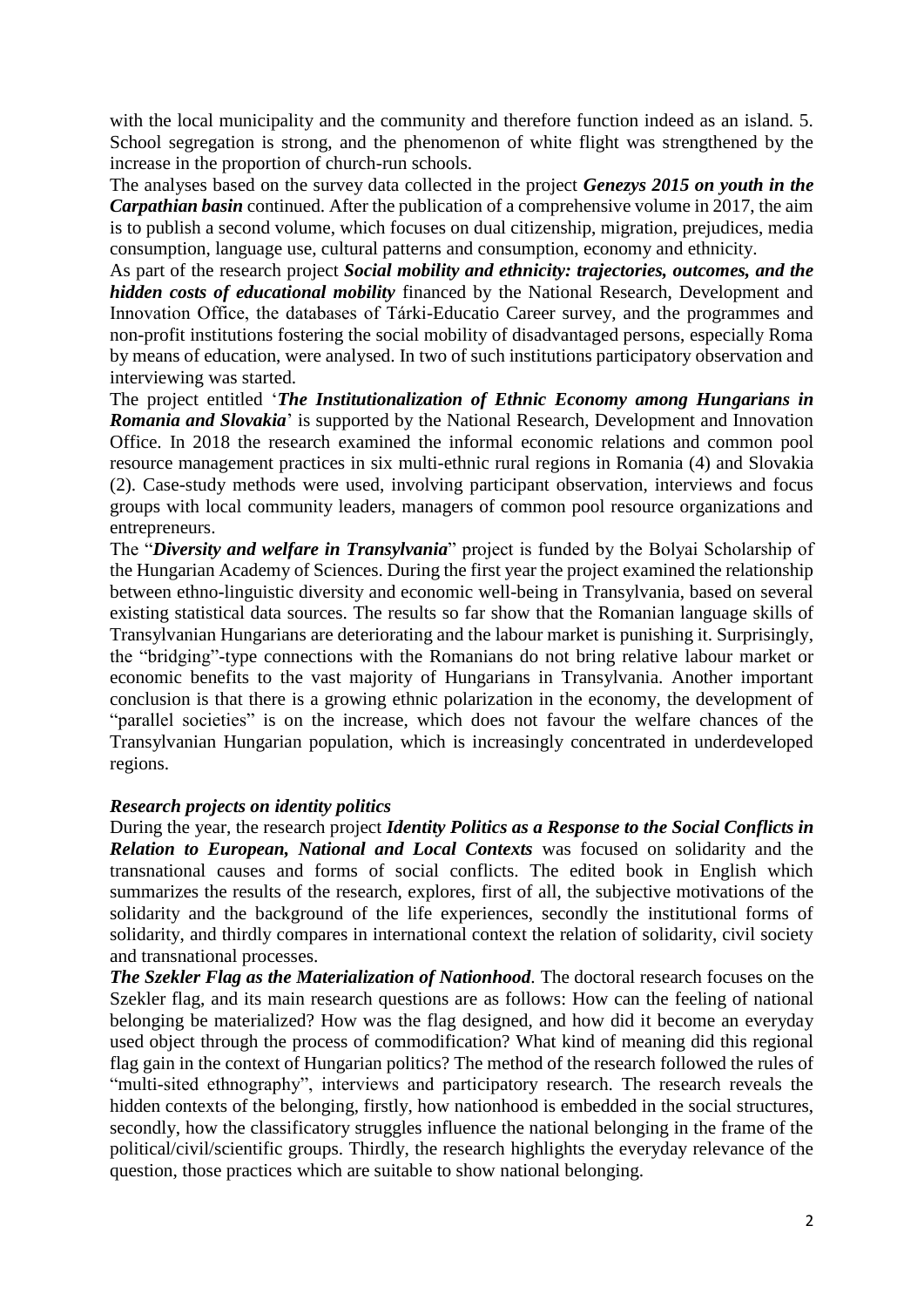#### *Research projects on immigrants and migration*

Within the framework of HAS Excellence Cooperation Program Mobility Research Centre, *the institutionalization process of Hungarian diaspora in the United Kingdom* was examined through qualitative interviews and participant observation. An online questionnaire was created for the purpose of survey among Hungarians living abroad and a separate sub-project is dealing with the issue of international higher education mobility as well.

*Hungarians in Germany. Security and solidarity in a transnational environment.* The purpose of the joint research with Humboldt University was to explore the labour market situation of the Hungarians living and working in Germany, their relative well-being, and the structural relationships of their successes and failures. It also aims to reveal the impact of intra-EU migration experience on the assessment of those arriving outside Europe, within the context of competition, security and solidarity. Survey data are complemented by interviews, which aim to reveal the qualitative contexts of the above issues, and in particular the connection among transnational forms of solidarity and charity, individual motivations, and life stories. In 2018 both the survey and qualitative data were elaborated and analysed. These results were presented at various national and international conferences and in publications.

As part of the international *RESOMA (Research Social Platform on Migration and Asylum)* research project, qualitative interviews were conducted in 3-3 policy domains of asylum and migration management with experts from governmental, NGO and academic sector. The collected data were presented in a report.

*The unknown refugees*. With the support of the German Marion Dönhoff Foundation, research was conducted focusing on migrants from Vojvodina living in Germany and ex-Yugoslavian (mainly ethnic Hungarians, Serbs and Roma) return migrants. In addition to the interviews literature review, collection of related media materials and studies are in progress.

*Post-colonial and post-socialist perceptions of global hierarchies. The case of Indonesians and Hungarians living in the Netherlands.* The doctoral research aims to conduct a comparative analysis of the perception of global hierarchies among Indonesians and Hungarians living in the Netherlands.

### *Research projects related to Hungarians living in the neighbouring countries*

*Self-image construction of the Szekler Land in the 19th and 20th centuries*. The research supported by the National Research, Development and Innovation Office and launched in 2018 aims to explore the historical construction of the regional identity of the Szekler Land as well as to identify and detect the operators of the process. As a first series of results, a joint conference was held with the Trianon 100 Research Group of the Hungarian Academy of Sciences, which will be followed by the publication of a volume. Preparations have been made for the English language publication of the History of the Szekler Land. Similarly, two doctoral dissertations were finalized on the topic. Furthermore, the assessment and collection of life interview programs in the Szekler Land took place.

*The research project on Minority Hungarian Communities in the 20th Century* examines the institutionalisation and community operation of minority Hungarian networks that are organised on an ethnocultural basis through databases, bibliographies, digital libraries, document collections, monographs, and chronologies. During 2018, the following projects were completed within the research: a publication of an English-language volume of the social relations of the Hungarian minority in Romania; a settlement-based database on the ethnic and denominational relations of Vojvodina between 1860 and 2011; Transcarpathia in 1944 (monograph and collection of documents); digital libraries (adatbank.ro) on the basic documents of the Romanian-Hungarian relationship, on the Who is Who among Transylvanian Hungarians, and on the methodological literature of local history; a bibliography on the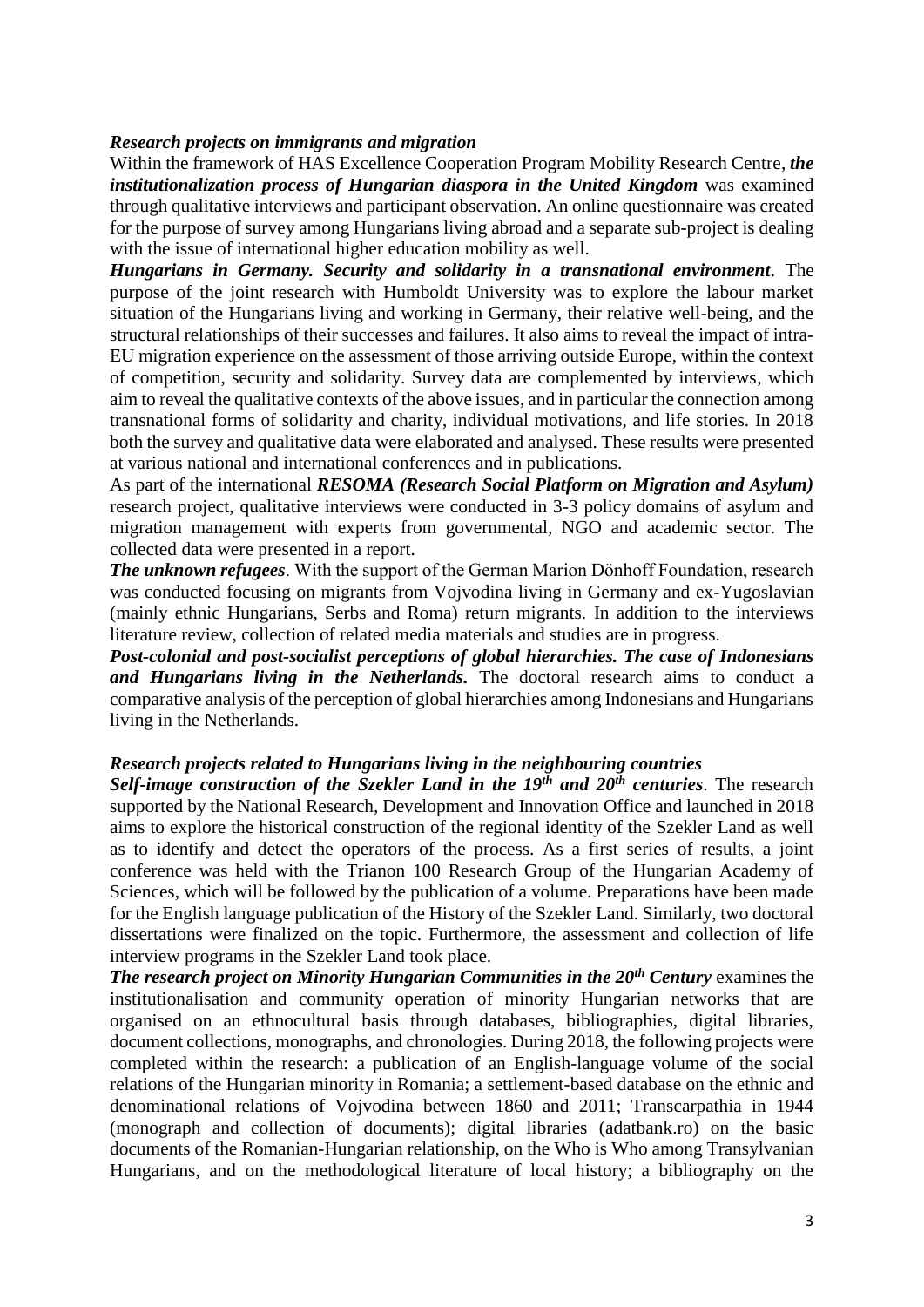historical literature of Romania and the Hungarian minority in Transylvania between 1990 and 2015; the publication of the studies of the Hungarian politician Oszkar Petrogallai and the monography of Ernő Ligeti; the compilation of Hungarian social history texts in Vojvodina from the interwar period; the editing of chronological databases from Ukraine, Slovakia, and Romania between 1918 and 2015; and the history and documentation of the establishment of the Hungarian National Council in Serbia.

*The image of Romanians in Transylvanian Hungarian diaries and memoirs, 1914–1922*. The aim of the project is to provide the Bucharest-based Humanitas publishing house with a compilation of annotated Transylvanian Hungarian diary entries from the time and aftermath of World War I that shows the transformation of the image of Romanians in the era.

The research project on the *Hungarian kin-state policy of the Budapest-based governments* examines the activities of Hungarian governments in relation to Hungarian minority and diaspora communities from 1918 to the present. During 2018, lectures were dedicated to kinstate policy, and a digital library and a report were prepared on the topic of multiculturalism in Hungary.

Regarding the *researches on Ukraine*, the country has been at the centre of international attention since 2014, and thus it has offered the Institute many opportunities for media appearances, as well for prestigious domestic and international publications. The Centre for Social Sciences is a leader in Hungary in terms of presenting current events, focusing on deeper historical reasons in the analytical discourse, and in some cases even defining the discourse on Ukraine.

*Minority question in Hungarian-Romanian diplomatic relations during István Bethlen's government*. Within the basic research financed by the National Research, Development and Innovation Office, a source manuscript has been prepared for publication, and some of the results of the research have been published in several Hungarian and English publications.

*Self-image of Hungarians in Vojvodina, 1945-1990*. Within the framework of this doctoral research, the processing of previous sociographic and sociological works in the given social, political, and cultural contexts of Vojvodina took place during 2018.

The PhD research project "*Ethnic non-profit organizations and their characteristics*" studies the operation of organisations, primarily non-profits, of minorities in three locations (Košice, Pécs and Timisoara) by means of interviews and survey data collection, and in the three countries using data on the grant systems providing financial support to minority organisations. In 2018 data analysis was carried out, and the draft of the dissertation was written, which will be discussed in 2019. The results were presented in numerous conferences and publications.

## *Research projects on minority rights and ethnopolitics*

The aim of the *MIME - Mobility and Inclusion in a Multilingual Europe* EU FP7 research is to review the international legislation on minority language rights, identify the main problems the EU policy on multilingualism is facing and make policy recommendations for their solution. One of its results, the *MIME Vademecum* is a collection of 72 linguistic policy questions, including articles written by the team (Task 1.3), which was published in 2018. The forthcoming book will contain a chapter summarizing the research results on the international regime of minority language rights and the legal and social context of multilingualism in Vojvodina. These results were also presented at several international conferences.

The aim of the research entitled *Bilateral Treaties and Minority Protection in Central and South-Eastern Europe* and funded by the National Research, Development and Innovation Office is to explore the extent to which minority protection norms of bilateral treaties ratified in Central and South-Eastern Europe have been realised. Special attention is paid to the historical and political context in which bilateral treaties between Hungary and its neighbours and other agreements with minority protection dimension have been concluded as well as to the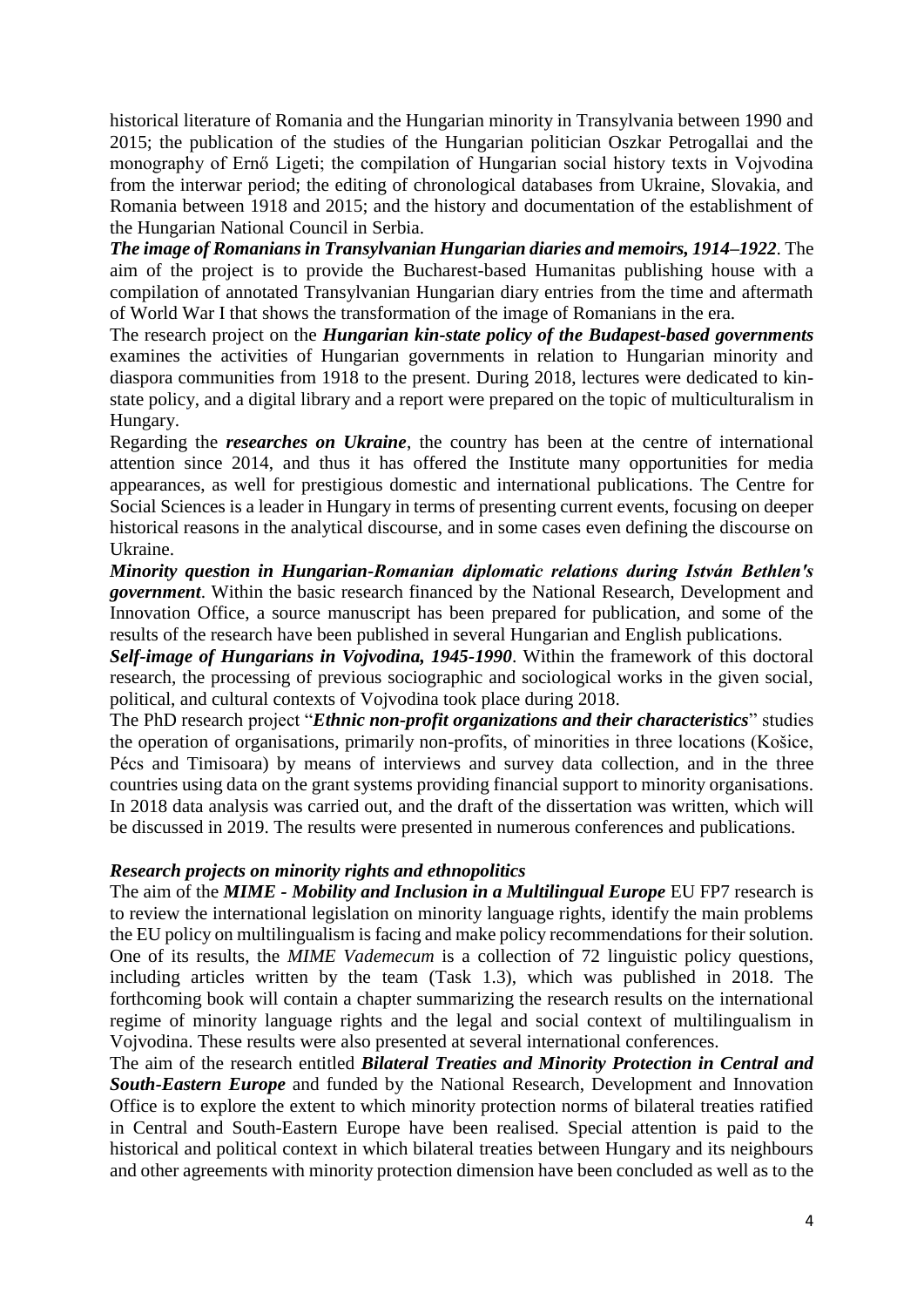experiences and dilemmas related to their implementation. A comprehensive study on the cooperation between Italy and Croatia as well as Italy and Slovenia in the field of minority rights protection was published in 2018. A forthcoming book will contain analyses on the minority treaty between Hungary and Slovenia.

*The Internal Dynamics of Non-Territorial Autonomy Regimes in Central and South-eastern Europe: a Five-Country Comparison*. The aim of the postdoctoral project supported by National Research, Development and Innovation Office is to analyse the main features of minority elections in a comparative manner, in five countries (Croatia, Estonia, Hungary, Serbia, and Slovenia), which constitute an integral part of non-territorial autonomous regimes in the region. In the third year of the project, the relevant international and Hungarian literature was explored, and data collection for the electoral databases was finished. In addition to the interviews with relevant stakeholders in Hungary, interviews were conducted in Serbia with politicians, minority leaders and experts. The project results were presented in various domestic and international conferences and several Hungarian and English articles were published or submitted to journals. The monograph on the main findings of the project as well as the online electoral will be completed by the beginning of 2019.

#### *Research projects on Roma communities*

*Researching Roma communities in the 21st century by modern research methods.* Using the results of the earlier researches and with the help of modern quantitative and qualitative research tools, the purpose of the research program is to develop and testify a research method that allows conducting representative Roma researches based on empirical data. During the course of the year the actual fieldwork took place in Nógrád county and its results were presented by the participants in a conference. The finalization of the final volume of studies is in progress.

*The adoption of Roma children in Hungary*. This research project initiated in 2018 explores and analyses the viewpoints, considerations and ideologies that have contributed in recent years to the increase of adoptions of Roma children, in particular children above age three. Adoption research, with a special focus on the adoption of transnational, culturally, socially and visibly different children, has developed into an important area of international family research in the past decade. The project on the adoption of Roma children studies the ethno-political visions of adoptive parents, a high proportion of whom are highly educated urban professionals. The review of relevant literature was followed by the analysis of focal issues of Hungarian adoption related blogs and internet sites. The first results were presented at the international conference of the European Society on Family Research.

*Issues related to the education of the Roma in the light of the pedagogical vocational press – Educational programs, plans and projects that support and hinder the integration of a community in a social peripheral situation between 1978 and 1998.* The doctoral research deals with the educational models, strategies that were published about the education of the Roma children in the most important national pedagogical reviews' columns. During the course of the year a database of articles and a research summary were made. The research summary was presented in the framework of a manuscript discussion. Based on the latter, the dissertation is expected to be submitted and defended in early 2019.

#### *Research projects in Jewish studies*

*Jewish education and children's institutions in Hungary 1945-1956:* the goal of the research, which received funding in the form of a Bolyai Scholarship, was to look at children's institutions in the period after the Holocaust, and to place them in an international context. The results of the research can be found in several articles, in English as well as in Hungarian, some of them are not yet published. The manuscript of a Hungarian volume summarizing the result is under preparation.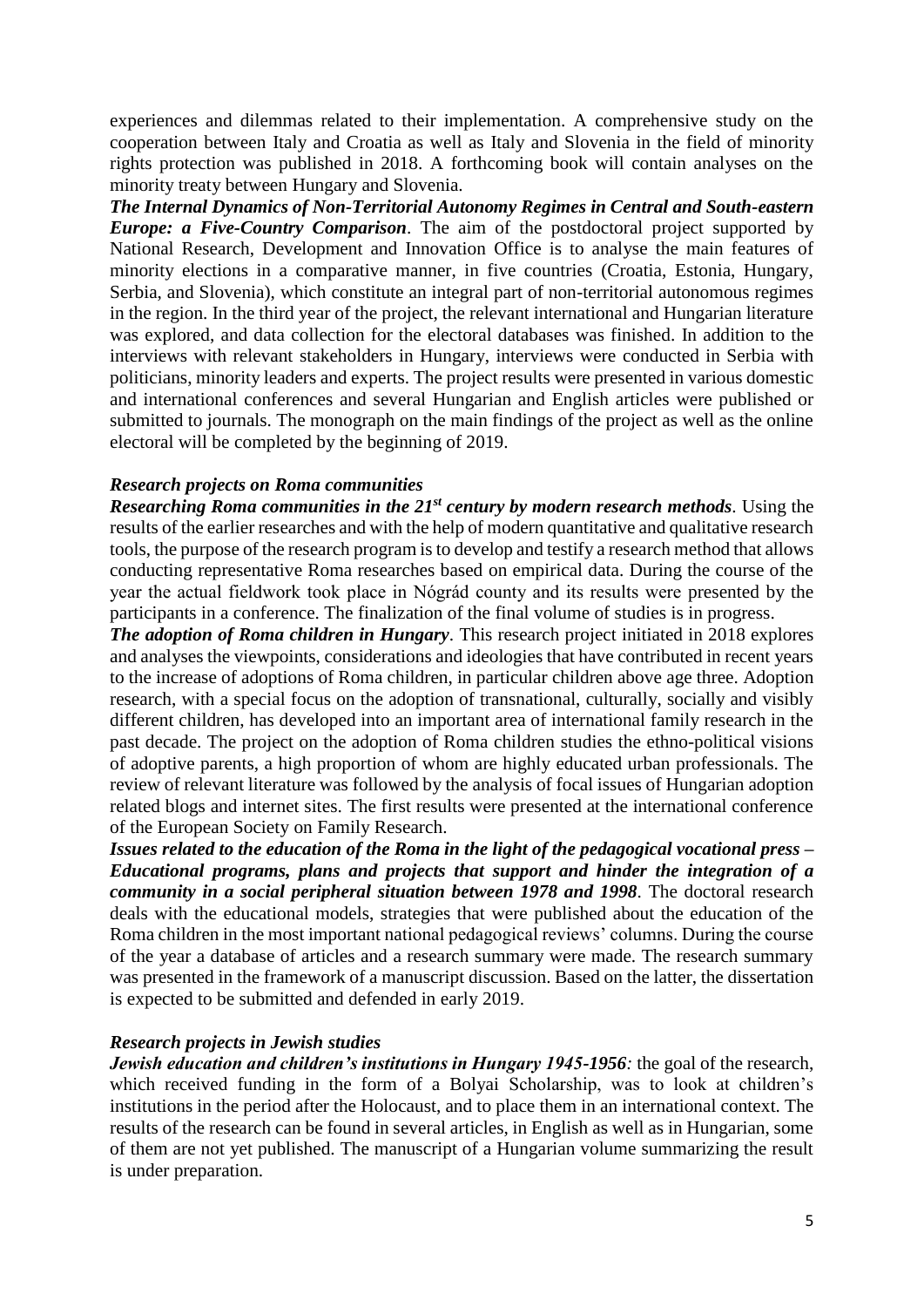*Jewish scout organizations: their history and memory.* This research project started in 2018, and its goal is to look at the history of Jewish scout organizations based on contemporary source material, memoirs and objects. Besides interviews and oral history, there has been research done in various archives, including Gödöllő, Szeged and Pécs as well as the Municipal Archive of Budapest. The first results of the research will be published in a thematic block in the Regio in the first half of 2019.

*The Jewish Heritage of Szeged*. The Rothschild Foundation (London) supports this research project, led by HAS-University of Szeged Religious Culture Research Group and the Jewish University in Budapest. Its goal is the digitalization and publication of archival material from the past 200 years, and a scholarly registry of objects in the community. After the textile objects, now the Hebrew inscription on memorial plaques, metal, wooden and stone objects have been prepared, and are under publication. As part of the cooperation there is the publication of the *Jewish Studies Bulletin of Szeged*, which had two issues in 2018.

*The history and role of the synagogue in Rumbach Sebestyén Street in Budapest in Hungarian Jewish memory politics*. Research has been done, materials have been collected in press, in various archives, including the Alba Regia's company archive in Székesfehérvár, the Jewish Archive and the Municipal Archive in Budapest. A Hungarian article has been published based on research materials.

*The history of Yiddish culture in Hungary.* The aim of the research project is to look at Yiddish historical sources from Hungary. A part of this larger research project, there was a research from the perspective of historical sociolinguistics, looking at on remnants of Yiddish in current Hungarian culture and language, on what happened to Yiddish after language assimilation of Hungarian Jews – an article has been published on the topic in English. Another aspect of the larger project has been a research on Yiddish troops and theatre performances in historical Hungary, looking at their repertoire and actors. In its first phase, the research concentrated on printed press in the interwar years in the territories of Transcarpathian Ruthenia and Transylvania, in Hungarian and in Yiddish. The material is very sporadic, it needs to be contextualized and analyzed.

*The commemoration of the Holocaust on early memorials.* The aim of the project is to look at how the surviving community remembered the victims of the Holocaust in the early years, between 1945 and 1949, on memorials they erected. The results of the research have been published in an article in Hungarian.

*The history of Hungarian Jewish scholarship.* Widely acclaimed accomplishments of Hungarian Jewish scholarship were the product of "moderately progressive" (so-called Neolog) Jewry, for the most part. The research project looks at the history of Hungarian Jewish scholarship in its Central-European context, and its role in building Neolog identities. Part of the results has been published in several articles in English.

*The history of Neolog ideology*. The structure, modus operandi, and ideology of the main groups or streams of Hungarian Jewry today are shaped (directly or indirectly) by the platform and principles of conservative-liberal Neolog ideology – mainly a construction of the second half of the nineteenth century. The research project aims at a systematic presentation of this ideological platform, with all its internal dilemmas and controversies. The research also demonstrates the impact of Christian denominational models and ideologies on the struggle between progressive and conservative Jewry in Hungary in the formative mid-third of the nineteenth century. Two English articles were published related to the research.

*The micro-historical analysis of a Jewish family in Western Hungary*. The doctoral research seeks to analyze the social mobility strategies of the Lackenbacher family members who were influential in the local Jewish community in Nagykanizsa throughout the 19<sup>th</sup> century. Archival research was conducted with regard to their role in military transportation, and the first results were presented in various studies and conference papers.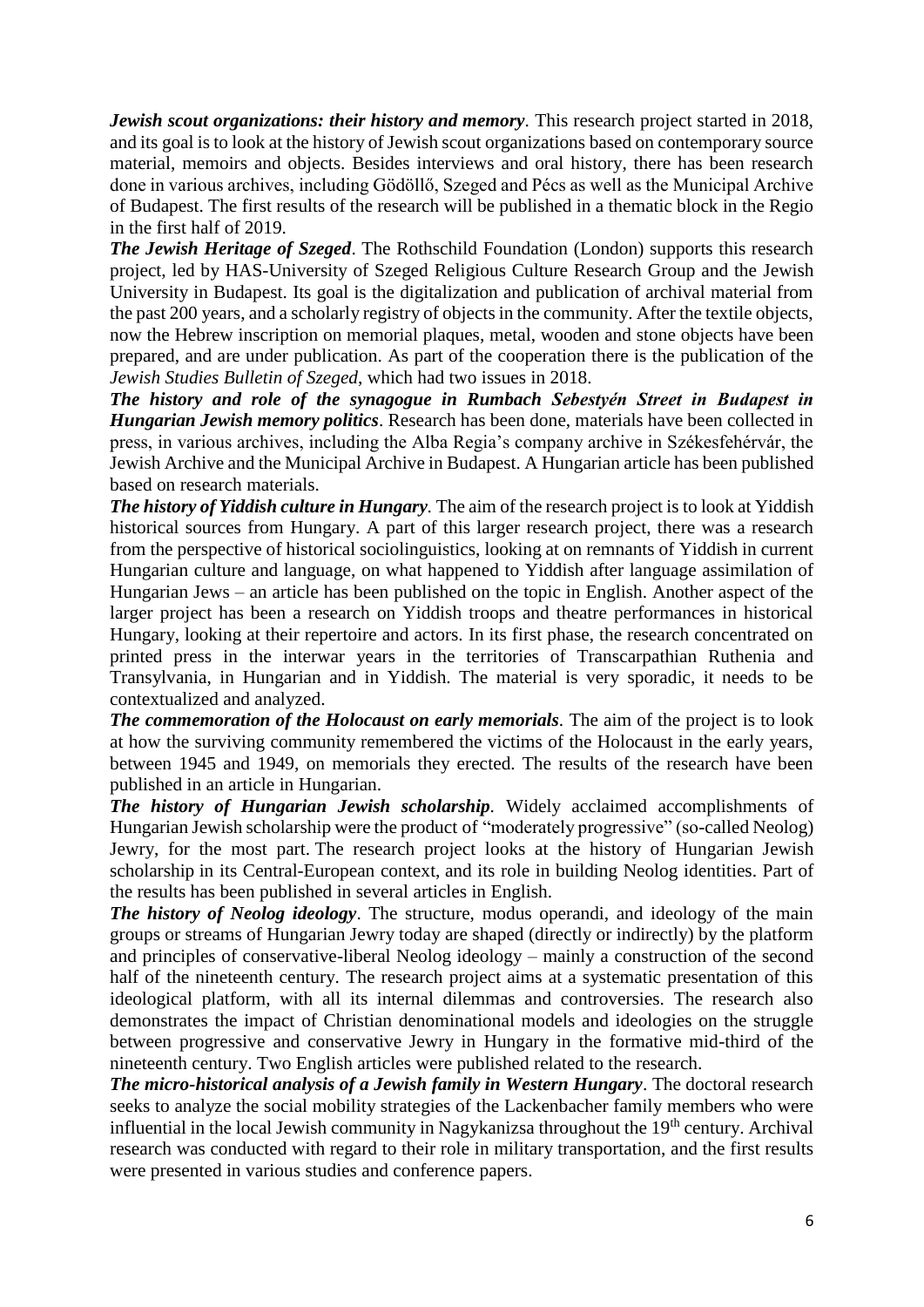*Jewish military service in the Habsburg Monarchy in the context of Jewish religious law***.** Military service raised severe religious problems, particularly among conservative (orthodox) Jews. Nevertheless, in Hungary even Orthodox rabbis encouraged (with some caveats) Jewish military service with patriotic enthusiasm. The research, which will be published in English and in Hungarian, analyzes the peculiar features of this Hungarian Orthodox Jewish patriotism.

#### *Research projects on the minorities living in Hungary*

The aim of the research *Germans in Hungary between 1950 and 1990* financed by the National Research, Development and Innovation Office is to present the history of Germans in Hungary between 1950 and 1990 in a monograph. During the year, collecting and exploring of archival sources focused on how the local German communities organized themselves, and what kind of division of labour existed between the higher and lower levels of the state power regarding the national minorities in Hungary. In this period, the exploration of archival sources in Berlin concentrated on the development of German-Hungarian cultural relations.

*"Die helfte hier und die helfte zu hause" - The history of Germans in Hungary from 1944 to 1953*. The aim of the international research is to explore the circumstances and political, economic and social aspects of the migration processes that affected Hungary after World War II. Such processes include the resettlement of people within the country, the expulsion of the ethnic German population, the Slovak-Hungarian population exchange, the relocation ("bringing home") of the Szeklers from Bukovina, and measures to cope with the arrival of Hungarian refugees from neighbouring countries. In this year the introductory study was finished, which summarizes the principle of collective guilt in relation to the Germans living in Hungary after World War II, the motivations of their punishment, the ways of its implementation, the territorial differences, and after all, the attitudes of the Hungarian population.

Data identified in archival sources and newspapers of Germans in Hungary have been integrated into a database in the frame of the research entitled *Local and Regional Activities of German Organizations in Hungary between 1924 and 1945* and funded by the National Research, Development and Innovation Office. The online database with maps will be available on the website of the Institute from the first half of 2019.

Articles related directly or indirectly to German immigration and published in the weekly newspapers of Germans in Hungary between the two world wars were analysed in the frame of the research project entitled *The Place of Immigration in the Memory Politics Related Aspirations of German Organizations in Hungary (1920–1945)*. The research also focused on the question to what extent memory political efforts of the *Ungarländisch-Deutscher Volksbildungsverein* and the *Volksbund* had differed and on the role the immigration issue had played in these differences. The first partial results of the research were published in a book chapter.

The research entitled *The history of the Germans in Hungary in the first half of the 20th century* and started in 2018 focuses on the analysis of local communities on the basis of archival sources. The first partial results were presented in the form of a lecture and published in a book chapter.

#### *b) Science and society*

It is a strategical objective of the Institute that the knowledge accumulated and published is made publicly accessible. In the past year, 15 public scientific events including conferences, workshops, manuscript debates, lectures of renowned international scholars as well as scientific debates were organized in the Institute. These events, other minority studies related news and scientific publications were advertised via the Institute's website, Facebook profile, and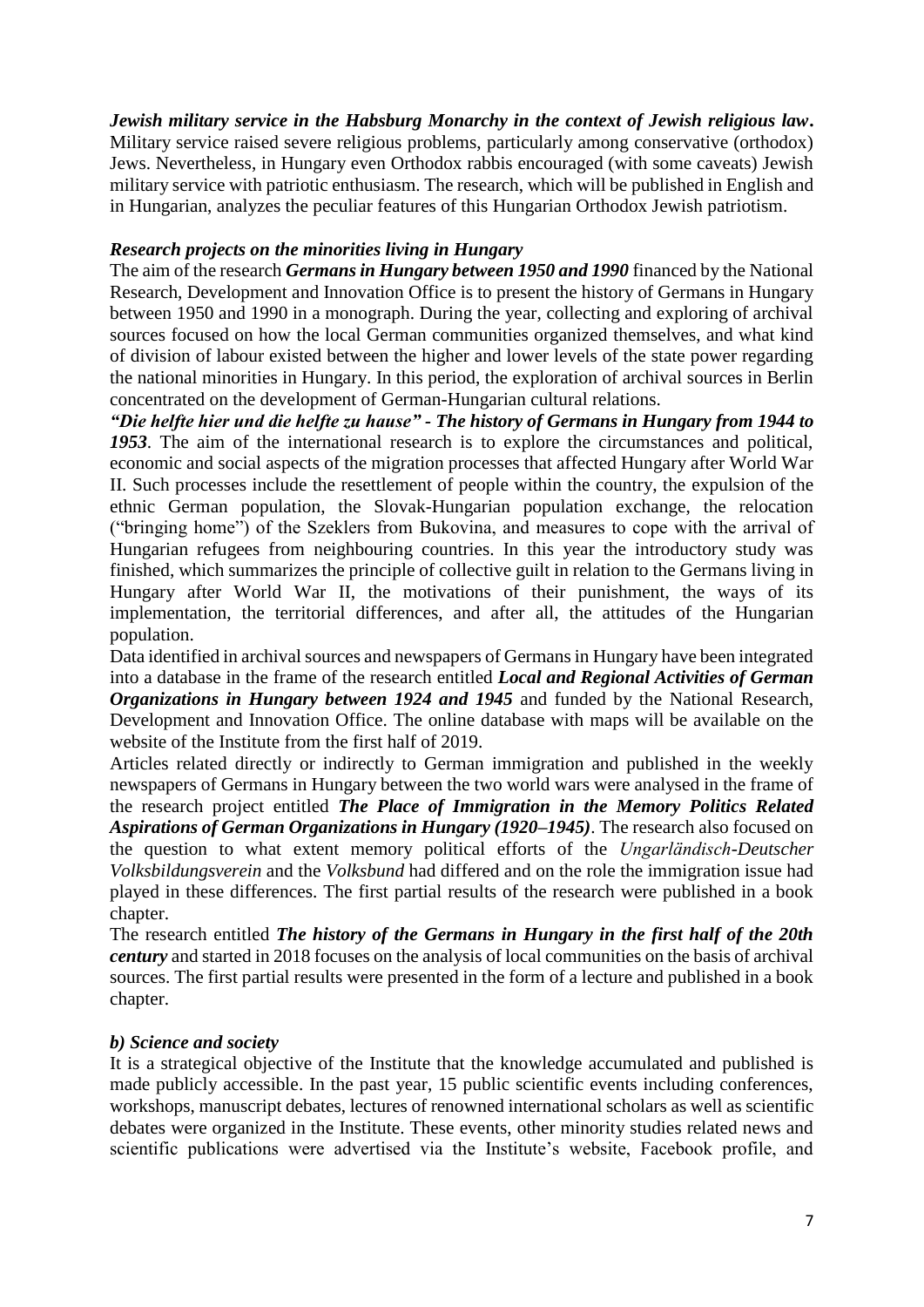YouTube channel. The Digital newsroom, which displays an increasing number of digitalized publications and database, aims to support research.

*Conference organized by the research centre*: Migration: facts and social perceptions (in Hungarian), 13<sup>th</sup> November.

*Other events organized by the institute in 2018:*

- Lecture in English: "Accountability, Transparency and Participation in Local Government in Ukraine". 11<sup>th</sup> January;
- Book launches (in Hungarian): *Learning Regions in Hungary. From theory to reality; Learning in Hungarian in the Homeland. Schools and students abroad; The Added Value of Higher Education. Approaches to the empirical denial of institutional added value; Value-producing Physical Education. Studies about the role of physical education and sports in the lives of the youth of the Carpathian basin.* Organized together with the Education Subcommittee of the Hungarian Academy of Sciences,  $5<sup>th</sup>$ April;
- Conference in English: *Managing Precarious Work: Economic Anthropological Approaches to Informalized and Low-wage Labour* organized together with the Sociology and Social Anthropology Department of CEU and the Karl Polanyi Centre.  $16^{th}$  April:
- Lecture and manuscript debate in Hungarian: *Tableau for Transylvania's History 1910-* 1922. Transition to a new ruling structure 1916-1922. 17<sup>th</sup> April;
- Lecture in Hungarian: *Ethnicity and Economy in Transylvania*. 19<sup>th</sup> April;
- Research presentation in Hungarian: *The Roma in Nógrád County.* Research report on the results of the incubator programme of the Roma Research Workgroup.  $26<sup>th</sup>$  April;
- Lecture in Hungarian: *Is the School a Break-out point? The role of learning and knowledge in disadvantaged Roma communities.* 15th May;
- Workshop in Hungarian: *Hungarians in Germany*. 17<sup>th</sup> May;
- Conference in Hungarian: *Falling Time. Szekler Identity Building in the 19-20th Centuries,* conference organized together with the HAS-Lendület Trianon 100 Research Group.  $24<sup>th</sup>$  May;
- Lecture in Hungarian: *Ethnic Categorization and the Changes of the Distribution of the Roma Population in the Previous Decades.* 12<sup>th</sup> June;
- Lecture in Hungarian: *New Kulturbürgers. Chinese migrants in illiberal Europe.* 20<sup>th</sup> September;
- Conference in Hungarian: *The Past 100 years of Germans in Hungary. Local communities and nationality policy.* 16<sup>th</sup> October;
- Lecture and manuscript debate in Hungarian: *Questions Related to the Education of the Roma in the light of the Pedagogic Scientific Journals – Programs supporting and hindering the social integration of a marginalized community.* 15<sup>th</sup> November;
- Conference in Hungarian: *Zoltán Ilyés Memorial Conference: Landscape and culture.*  Organized together with the Ethnography Museum of the University of Debrecen and the Visual Anthropology Department of the University of Miskolc. 23<sup>rd</sup> November.

## *Media reports*

The staff of the Institute had an active presence on minority issues in the print and electronic media in 2018, too. The media have regularly reported on the events and conferences of the Institute. The media reports related to the initiative to recognize the Szekler and Russian minority in Hungary as well as to the Ukrainian crisis should be noted. The number of social media followers has reached 1700 by the end of the year and the YouTube channel is increasingly popular as well.

## *Other activities*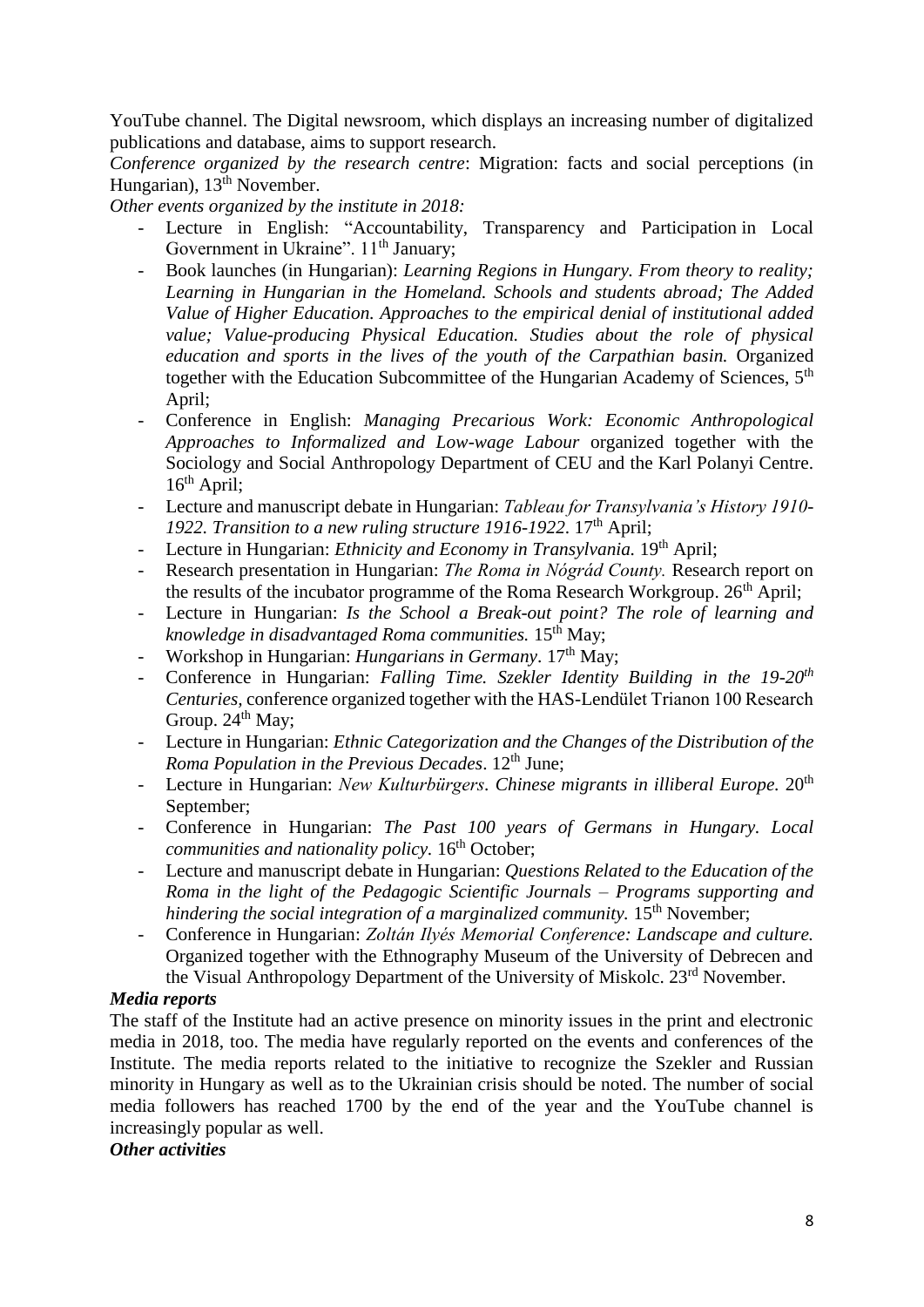Within the frameworks of the internship scheme, the Institute regularly hosts Hungarian and international students. Consequently, university students and scholarship holders (Erasmus) collaborate with the institute in increasing numbers. Our colleagues have held many scientific and popular lectures and seminars in Hungary and abroad.

## **III. A presentation of national and international R&D relations in 2018**

Amongst the institutes of the HAS, the primary partners are the other institutes of the Centre for Social Sciences such as the Institute for Political Science, the Institute for Legal Studies, and the Institute for Sociology; the Institute also collaborates with the Institute of History at the Research Centre for the Humanities. Amongst Hungarian universities, there is collaboration with the Institute for Cultural and Visual Anthropology and Institute of Applied Social Sciences (former Institute of Sociology) at the University of Miskolc, the National University of Public Service, the University of Pécs, as well as with the Doctoral School of Educational Studies and the Department of Ethnography at the Faculty of Humanities, University of Debrecen. Amongst other Hungarian organisations, within various projects, collaboration has been developed with the Institute for Foreign Affairs and Trade, the Research Institute for National Politics, the Research Institute for National Strategy, the Tom Lantos Institute, as well as the Áron Márton College. Amongst our international collaborations, the links to the National Institute for Minority Studies in Cluj, Romania, the Forum Institute for Minority Studies in Samorin, Slovakia, the Sapientia – Hungarian University of Transylvania, the Babes-Bolyai University, Cluj, Romania and the Institute for Ethnic Studies, Ljubjana, Slovenia should be underlined.

Numerous colleagues participated in international conferences and workshops, and events organised by international scientific organisations, primarily by the Association for the Study of Nationalities (ASN); several colleagues are also members of these organisations. One colleague was visiting scholar and lecturer in Germany, in the Max Planck Institute. A second colleague offered counselling advice to develop an incentive-management system for a firm based in Targu-Mures, Romania. Based on his expertise, a third colleague participates in a school-development program of a village in Szeklerland, Romania.

In 2018, 8 colleagues were members of the teaching staff of doctoral programs or taught PhD courses. 15 colleagues gave 49 theoretical courses and 26 seminars, assisted the work of 12 BA students and 8 MA students, and tutored 17 PhD dissertation candidates. In 2018, 5 university students spent their internships in the Institute who arrived mostly from Hungarian and Romanian (Sapientia – Hungarian University of Transylvania) universities. Three visiting researchers all together spent one year at the Institute.

Several issues of the *Regio – Minority, Culture, Society, Politics* e-journal of the Institute were published, while the Intersections *– East European Journal of Society and Politics*, the international social science journal of the Research Centre was also published with the assistance of the Institute staff. Several colleagues worked in the editorial boards, or as reviewers of Hungarian and foreign scientific journals, such as *Acta Humana, Pro Minoritate, Magyar Kisebbség, Erdélyi Társadalom, Studia Sociologia, Századok, Fórum Társadalomtudományi Szemle, Hungarian Journal of Minority Studies, Modern Magyarország, European Yearbook of Minority Issues*; and reviewed articles for various renown international journals, and were involved in other professional activities.

## **IV. Brief summary of national and international research proposals, winning in 2018**

The Institute participates as a consortium partner in an international project supported by the European Cooperation in Science & Technology (COST) fund, analysing the networks of nonterritorial minority autonomy arrangements. Colleagues have successfully applied for National Research, Development and Innovation Office grants in 2018 too: the successful (K)-type research proposal focuses on the procedures of Szekler identity building during the 19<sup>th</sup> and